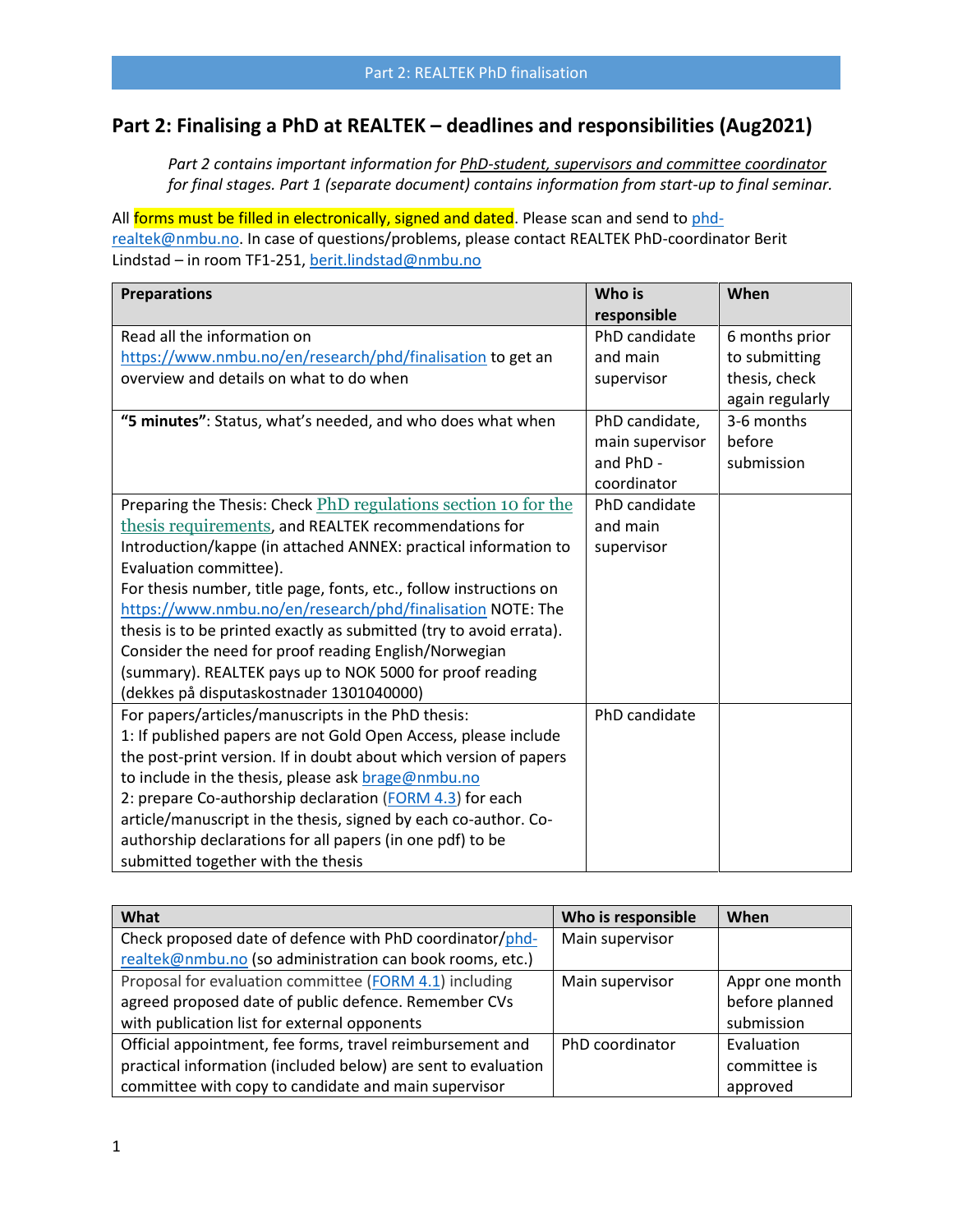| Candidate and main supervisor to agree that thesis is ready      | PhD candidate and     | <b>Before</b>   |
|------------------------------------------------------------------|-----------------------|-----------------|
| for submission (i.e. scientific quality, language checked, etc.) | main supervisor       | submitting      |
| Submit PhD thesis in pdf version, together with Form 4.2         | PhD candidate         |                 |
| and form 4.3 to phd-realtek@nmbu.no                              |                       |                 |
| PhD thesis together with forms 4.3 and educational               | PhD coordinator       |                 |
| component (FS990.001) are sent to evaluation committee           |                       |                 |
| with copy to candidate and main supervisor                       |                       |                 |
| Evaluation committee prepares Assessment of thesis (Form         | Committee             | Minimum 25      |
| 4.4). Committee coordinator sends Form 4.4 (no signature         | coordinator (i.e. 3rd | working days    |
| needed) and individual reports by External opponents to          | opponent, NMBU        | before planned  |
| phd-realtek@nmbu.no so that administration can forward to        | representative)       | defence         |
| candidate and supervisor                                         |                       |                 |
| Agree with external opponents about arrival and departure        | Committee             |                 |
| (see part 3 in ANNEX: Practical information to Evaluation        | coordinator           |                 |
| committee), and send hotel requests to phd-                      |                       |                 |
| realtek@nmbu.no (administration will take care of booking)       |                       |                 |
| In case of Errata (Form 4.6), please contact PhD coordinator     | PhD candidate         | When thesis is  |
|                                                                  |                       | approved for    |
|                                                                  |                       | defence         |
| Order printing from Andvord as described on NMBU web             | PhD candidate         | When thesis is  |
| page. REALTEK pays for 16 copies (but never more than            |                       | approved for    |
| NOK 6000). PhD-candidate will get 10 copies, and Andvord         |                       | defence         |
| will send 1 to NMBU and 5 to national library. Ask Andvord       |                       |                 |
| to send invoice for the 16 copies via SendRegning to:            |                       |                 |
| Organisasjonsnummer NMBU: 969 159 570                            |                       |                 |
| Employee number/Ressursnummer: 4822                              |                       |                 |
| Upload print version (pdf) of Thesis to Brage                    | PhD candidate         |                 |
| Prepare press release, include pictures, and send to phd-        | PhD candidate         | Three weeks     |
| realtek@nmbu.no                                                  |                       | before defence  |
| Committee's agreed title of Trial lecture is sent to phd-        | Committee             | 15-20 days      |
| realtek@nmbu.no                                                  | coordinator           | before defence  |
| Sending Title of trial lecture to PhD candidate at right time    | PhD coordinator/      | 10 working days |
| (scheduled start of trial lecture), announcing defence on        | administration        | before defence  |
| NMBU-web, etc, sharing press release                             |                       |                 |
| Committee coordinator may organise dinner for committee,         | Committee             | Evening before  |
| supervisors and dean. NMBU rates for hosting                     | coordinator           | the defence     |
| https://cp.compendia.no/nmbu/employee-handbook/901934),          |                       |                 |
| by 2021 maximum NOK 650 per person                               |                       |                 |
| Arranging water for candidate/committee, ordering flowers,       | PhD coordinator/      | On the day of   |
| lunch for committee, supervisors and moderator, and              | administration        | defence         |
| arranging for small celebration when defence is approved         |                       |                 |
| Statement from the Evaluation committee (Form 4.5c) to be        | Committee             | On the day of   |
| completed and confirmed/signed by all three opponents            | coordinator           | defence         |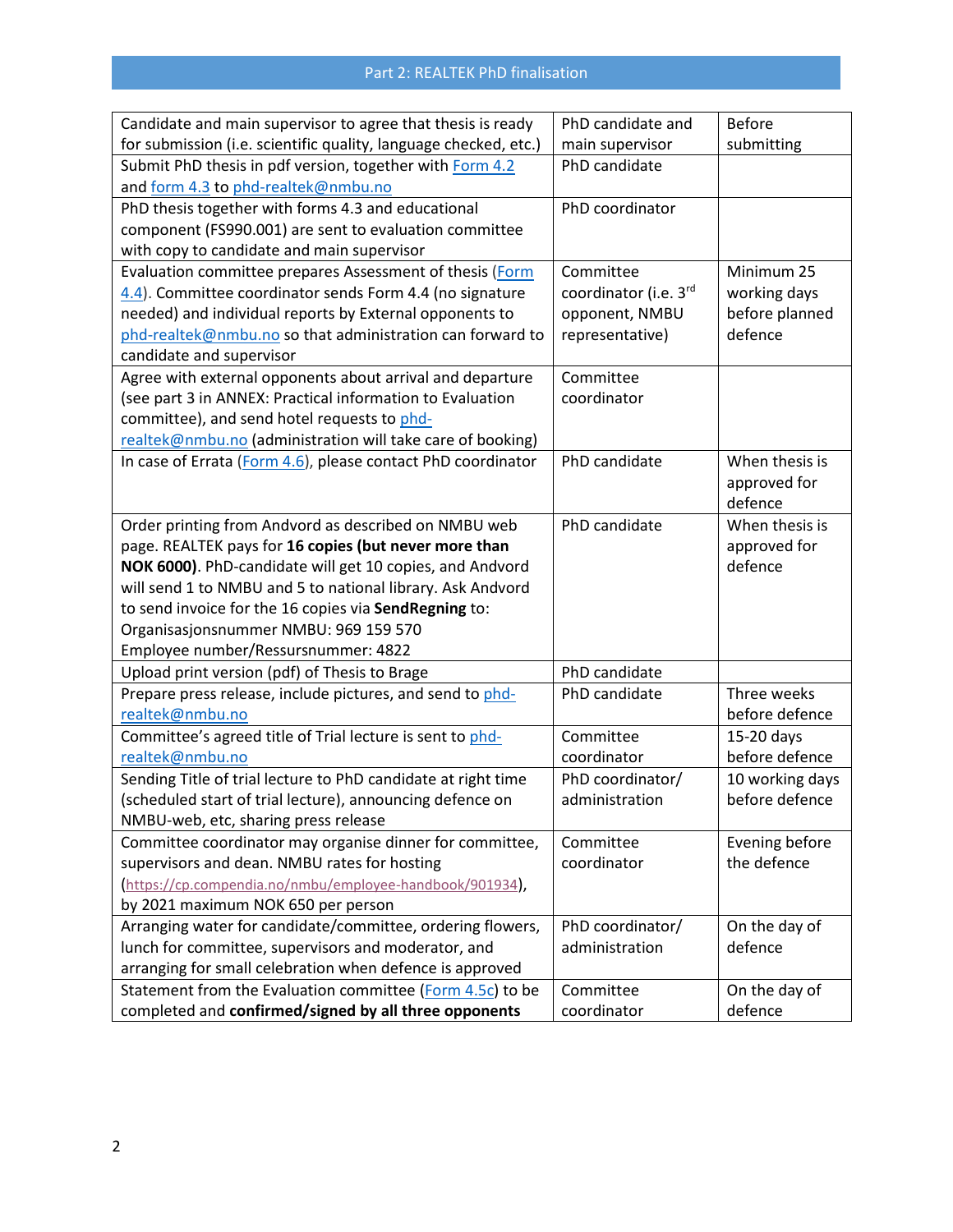### **ANNEX: Practical information for PhD evaluation committee at Faculty of Science and technology (REALTEK), Norwegian University of Life Sciences (NMBU)** (rev. June 2021)

This practical information is compiled

to facilitate a common understanding of expectations to the PhD thesis (see point 1), and

for helping the evaluation committee to prepare in a timely manner (see points 2-4). If you have questions, please contact the Committee coordinator (NMBU's representative in the committee). Please note that all communication between evaluation committee and PhD candidate or supervisors, is to go through the Committee coordinator.

#### **1. Thesis requirements**

The NMBU PhD Regulation §10-1 states general requirements for the PhD thesis.<br>Section 10-1 Thesis requirements

(1) The thesis must be an independent research work or research and development work that meets international standards with respect to academic level, ethical requirements, and methods within the field.

(2) The thesis must contribute to the development of new scholarly knowledge and be of sufficiently high academic quality to merit publication as part of the literature in the field, or in an appropriate format as part of the research-based knowledge development in the field.

(3) The thesis may consist of a monograph or a compilation of several pieces of work in the form of scholarly manuscripts and/or articles. If the thesis consists of several part-works, the thesis must contain an introductory chapter ('kappe') which from an overall perspective, summarises and collates the research questions and conclusions presented in them. The PhD candidate must be the sole author of this introductory chapter.

(4) The main component of the doctoral thesis may consist of a new product or a systematised collection of material, or it can be presented in a different way (for example, sound, images, video, electronic forms of presentation) where its theoretical and methodological basis is not apparent from the product itself. In such cases, in addition to presenting the product itself, the thesis must have an additional part. The additional part must consist of a written account of the research question, the choice of theory and methods, and an assessment of the result in relation to international standards and the academic level within the field.

(5) If the thesis consists of several scholarly works that have been produced in cooperation with other coauthors, the PhD candidate should normally be the first author of at least half the manuscripts/articles. The Vancouver Convention's standards for co-authorship must be complied with. Upon submission of the thesis, each scholarly work with several co-authors must be accompanied by a declaration describing the PhD candidates' contribution and the contributions of each co-author. The declaration must be signed by both the PhD candidate and the co-authors. The PhD candidate is responsible for obtaining such declarations of coauthorship.

(6) The thesis must be written in either English or Norwegian. In both cases, the thesis must contain a brief abstract in English and a brief abstract in Norwegian.

REALTEK recommends minimum 3 publications, with minimum one of them published/accepted for publication. The evaluation committee is to decide if the work is sufficient for a PhD degree within the given research field (also paying attention to the co-authorship declarations, following the PhD thesis). REALTEK recommends the following components to be included in the "Introductory chapter"/"kappe" summarizing the contribution in several articles:

- Abstract in English and Norwegian
- Introduction, background and state of knowledge providing the scientific context
- Theoretical framework
- **Methodology**
- Coherence/integration of shorter papers, discussing their objectives/results in relation to each other, and if relevant, how conclusions merge into an overall conclusion
- Overall results and discussion of the contributions to the research area
- Conclusions with recommendations for future work and/or practical implications

Note that these are recommendations. Research areas may have deviating traditions.